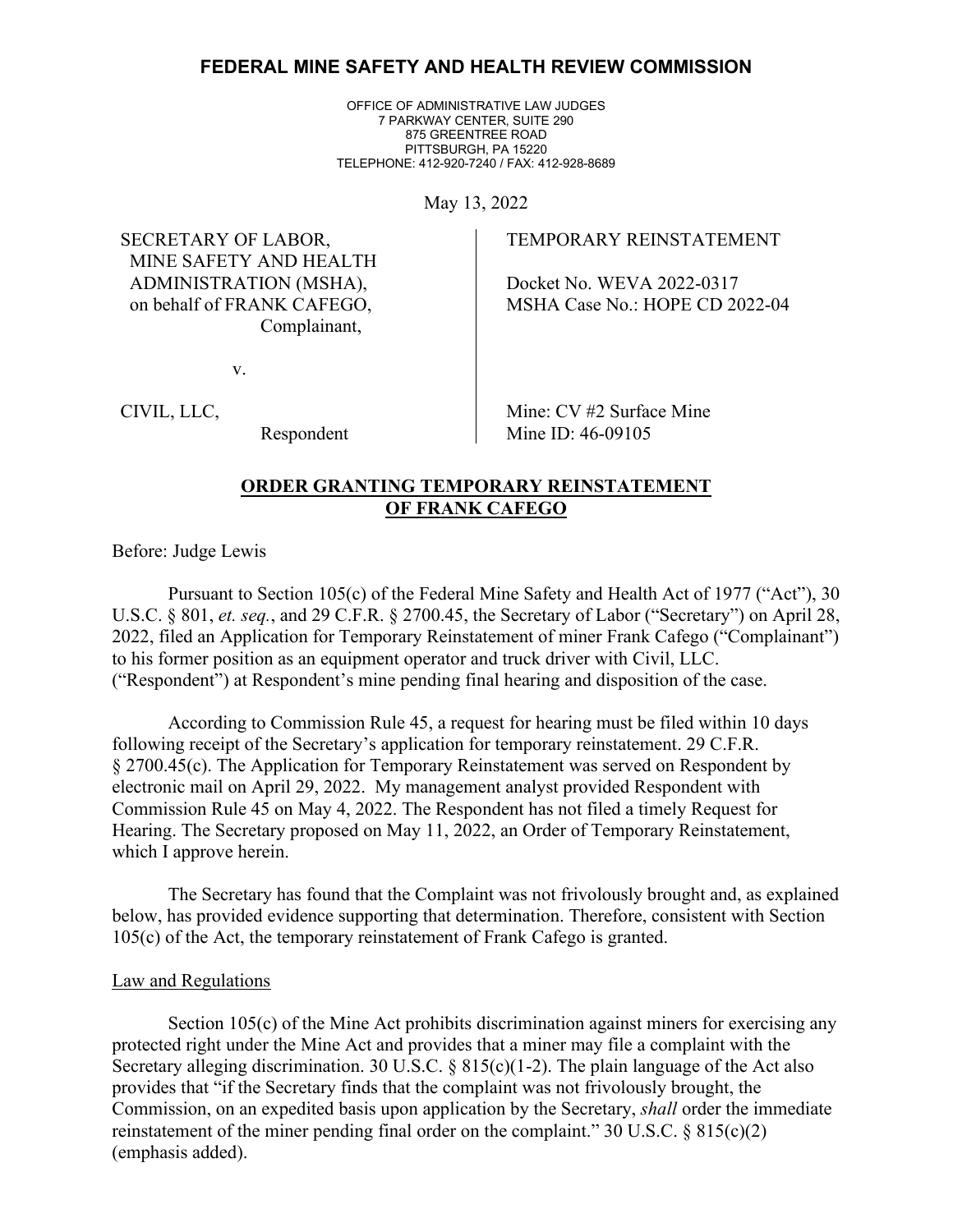The Commission's regulations control the temporary reinstatement procedures. Once an application for temporary reinstatement is served on the person against whom relief is sought, that person shall notify the Chief Administrative Law Judge or his designee within 10 calendar days whether a hearing on the application is requested. 29 C.F.R. § 2700.45(c). If no hearing is requested, the Judge assigned to the matter shall review immediately the Secretary's application and, if based on the contents thereof, the Judge determines that the miner's complaint was not frivolously brought,<sup>[1](#page-1-0)</sup> shall issue immediately a written order of temporary reinstatement. *Id.* 

If there is a hearing, the Judge must determine whether the complaint of the miner "is supported by substantial evidence and is consistent with applicable law."[2](#page-1-1) *Sec'y of Labor on behalf of Peters v. Thunder Basin Coal Co.*, 15 FMSHRC 2425, 2426 (Dec. 1993). In the instant case, however, the Respondent has not timely filed a request for hearing. Thus, Commission Procedural Rule 45(c) compels me to review the Secretary's determination that the complaint in this matter was not frivolously brought. *See* 29 C.F.R. § 2700.45(c).

## Disposition

The Secretary has provided the evidentiary basis for his determination that the complaint in this matter has not been frivolously brought. The Act requires the Secretary to investigate the miner's complaint of discrimination. 30 U.S.C. § 815(c)(2). The Secretary's application includes the Complaint filed by Complainant (Exhibit "A" to the Application) and the Declaration of Special Investigator Russell Richardson indicating that this was done (Exhibit "B.")

Mr. Richardson's Declaration provides facts in support of the Secretary's conclusion that the complaint was not frivolously brought:

- 1. At all relevant times, Civil, LLC, ("Civil") was a Limited Liability corporation and is a "person" as defined in  $\S$  3(f) of the Mine Act.
- 2. Applicant was employed as an equipment operator and truck driver at Civil, LLC, and therefore, was a "miner" within the meaning of  $\S$  3(g) of the Mine Act.
- 3. Applicant was employed at the mine for approximately three months, from January 2022 until he was discharged from his employment on March 25, 2022.
- 4. On April 7, 2022, Cafego filed a discrimination complaint with MSHA for being fired on March 25, 2022.

<span id="page-1-0"></span> $<sup>1</sup>$  The Act's legislative history suggests that a complaint is not frivolously brought if it "appears"</sup> to have merit." S. Rep. No. 181, 95th Cong., 1st Sess. 36-37 (1977), *reprinted in* Senate Subcommittee on Labor, Committee on Human Resources, 95th Cong. 2nd Sess., *Legislative History of the Federal Mine Safety and Health Act of 1977*, at 624-25 (1978). In addition to Congress' "appears to have merit" standard, the Commission and the courts have also equated "not frivolously brought" to "reasonable cause to believe" and "not insubstantial." *Sec'y of Labor on behalf of Price v. Jim Walter Res., Inc.*, 9 FMSHRC 1305, 1306 (Aug. 1987), *aff'd*, 920 F.2d 738, 747 & n.9 (11th Cir. 1990).

<span id="page-1-1"></span><sup>&</sup>lt;sup>2</sup> "Substantial evidence" means "such relevant evidence as a reliable mind might accept as adequate to support [the judge's] conclusion." *Rochester & Pittsburgh Coal Co.,* 11 FMSHRC 2159, 2163 (Nov. 1989) (quoting *Consolidated Edison Co. V. NLRB*, 305 U.S. 197, 229 (1938)).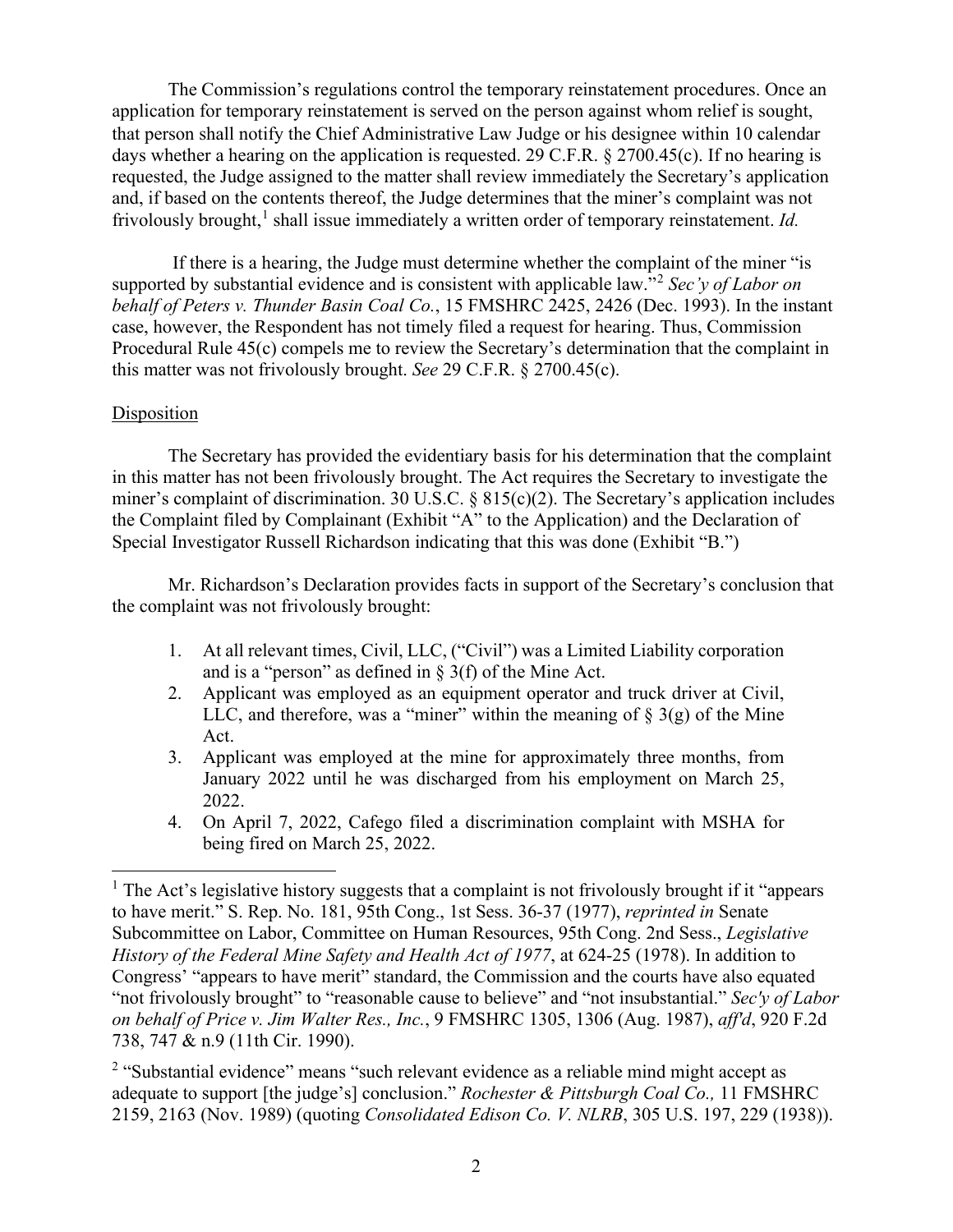- 5. Applicant alleges that he was fired because he engaged in protected activities.
- 6. Applicant alleges that he complained to management about the condition of the equipment that he was assigned to operate on numerous occasions prior to his being discharged. For instance, Mr. Cafego complained to management repeatedly during his employment of an anti-freeze leak and lack of air conditioning in the truck he was assigned to operate, which required him to operate the truck with the windows open and exposed him to excessive amounts of dust being generated at the worksite.
- 7. The investigation into Cafego's complaint is ongoing. To this point, I have interviewed several employees and management personnel at the mine. Employees and management corroborated that Cafego complained about the condition of the equipment on numerous occasions. Management personnel admitted that they were aware of Cafego's complaints. Management personnel stated that the reason Mr. Cafego was discharged was in part because he complained too much.

Dec. of Russell Richardson, April 28, 2022 (Ex. "B" to App. For Temp. Reinst.)

The facts provided in support of the agency's decision, if true, would establish jurisdiction, a timely complaint of discrimination, and that Complainant engaged in protected activity and suffered an adverse action close in time to the protected activity, under circumstances that provide a reasonable cause to believe that there was a causal nexus between his participation in an MSHA investigation and his termination.

### Findings and Conclusion

At this stage, the facts alleged by the Secretary are undisputed. Therefore, I find that the complaint for discrimination has not been frivolously brought, and that Complainant Frank Cafego is entitled to Temporary Reinstatement under the provisions of Section 105(c) of the Act.

### **ORDER**

It is hereby **ORDERED** that **Frank Cafego** be **immediately TEMPORARILY REINSTATED** to the position he held on the date of his discharge from Civil, LLC, or a comparable position within the same commuting area and at the same rate of pay and benefits he received prior to his discharge.

This Order **SHALL** remain in effect until such time as there is a final determination in this matter by hearing and decision, approval of settlement, or other order of this court or the Commission.